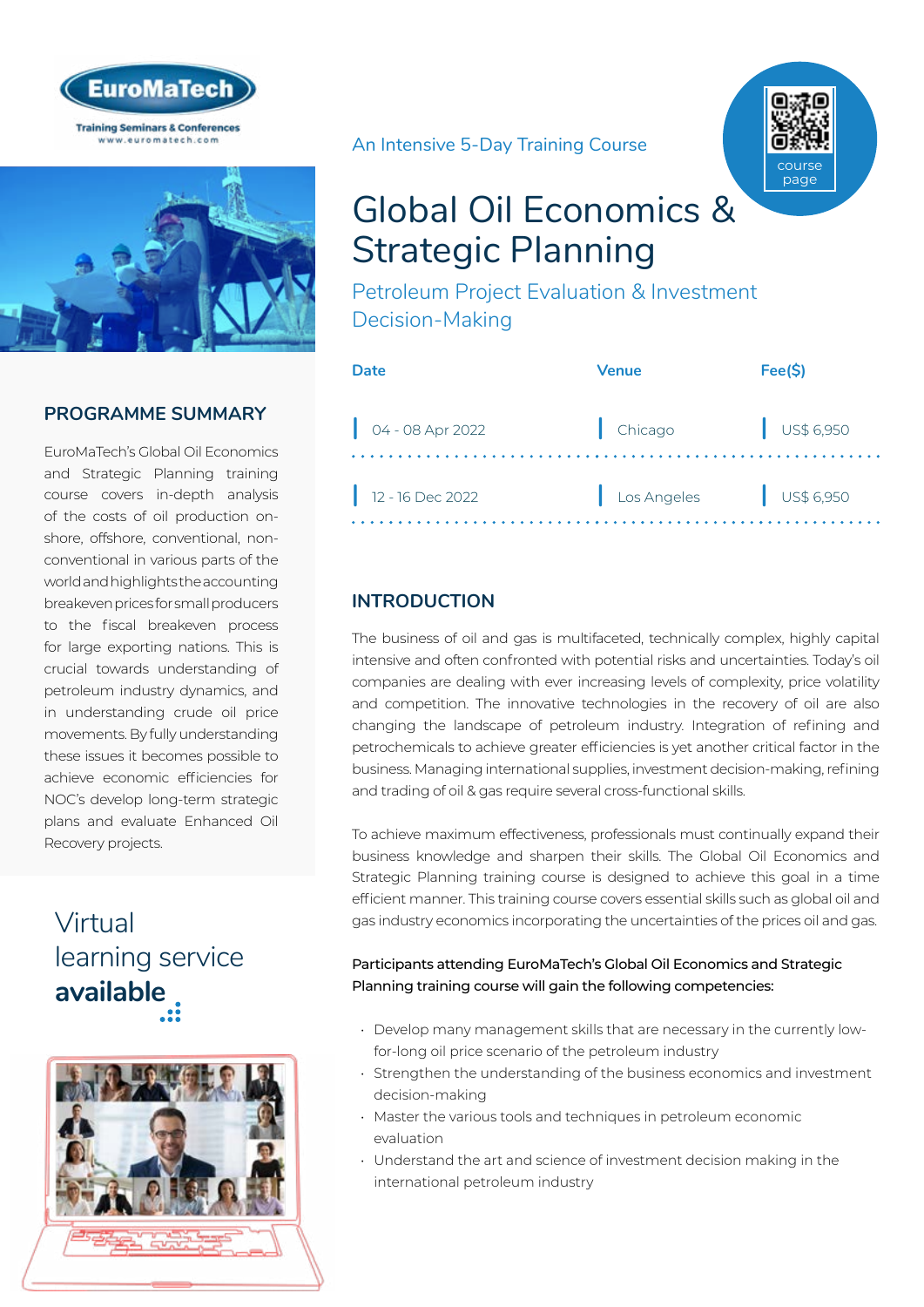## **TRAINING METHODOLOGY**

The Global Oil Economics and Strategic Planning training course will combine presentations with interactive practical exercises, supported by video materials, activities and case studies. Delegates will be encouraged to participate actively in relating the project evaluation and investment decision-making of oil, gas and LNG projects.

## **In-house Training**

EuroMaTech is capable of conducting this training programme exclusively for your delegates. Please e-mail us on inhouse@euromatech.ae for further information and/or to receive a comprehensive proposal.





**Email Address:** info@euromatech.ae

**Website:** www.euromatech.com

## **WHO SHOULD ATTEND**

This EuroMaTech Global Oil Economics and Strategic Planning training course designed to suite a wide range of delegates, but will be specifically beneficial to:

- Business Development team members
- Corporate Planning professionals
- Compliance officers
- Contract Negotiators
- Geoscientists & Engineers
- Bankers & Accountants
- Auditors
- Government Regulators
- Tax & Finance Advisors
- Equity & Financial Analysts and Bankers
- Joint Venture Officers
- Lawyers & Law Firms' Personnel
- Those who moved from elsewhere to Oil, Gas, LNG

## **PROGRAMME OBJECTIVES**

This unique EuroMaTech training course on Global Oil Economics and Strategic Planning aims to enable participants to achieve the following objectives:

- Fully understand the petroleum industry dynamics including geopolitics, supply-demand and crude oil prices dynamics
- Successfully benchmark petroleum project economic evaluation in a consistent manner
- Skills to conduct strategic planning to handle challenging situations in oil & gas
- Understand the strategic hedging of oil price-risk with Upstream and Downstream Management
- Global oil economics, project valuation and profitability benchmarks

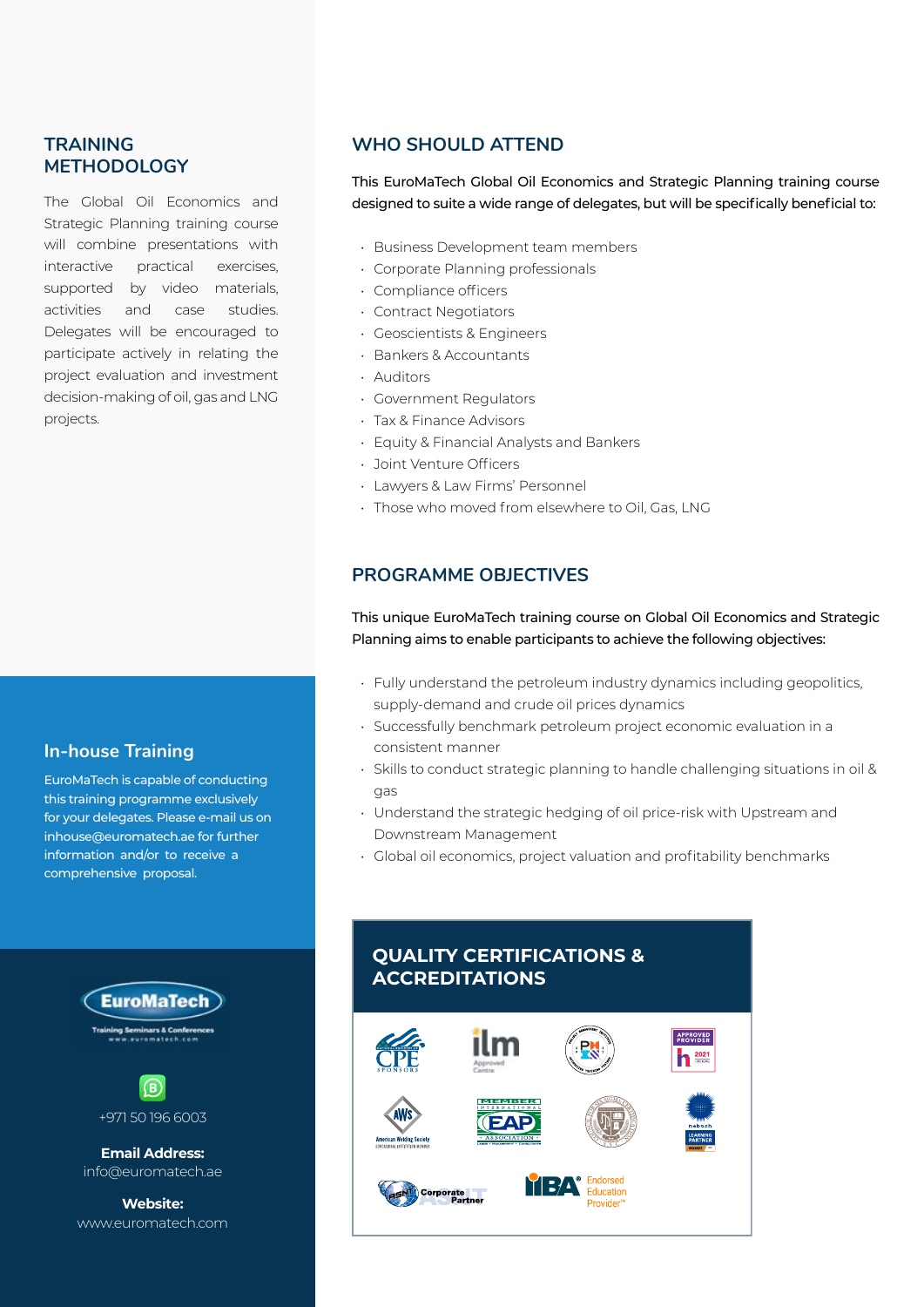# **COURSE OUTLINE**



## **Day 1**

#### Understanding the Essential Elements of Petroleum Industry

- Global Energy Statistics
	- » Global oil & gas reserves and production by region, by countries
	- » Classification of reserves, and estimation of reserves by key methodologies
- The E&P Company Cashflow and Business Model
	- » Capital Expenditure, CAPEX: Front-End, during Development and Production
	- » Geological and Geophysical Costs, Breakdown of Drilling Costs, Facilities Costs
	- » Production Operations and Operating Expense (OPEX)
	- » Field Production Curve cash flow curves for projects
	- » Cash Flow Model for E&P Companies
- Reserves Estimation Methods, Petroleum Economics and Value Addition
	- » Decline Curve Analysis, forecasting production techniques
	- » Measures of Efficiency-Payback, NPV, IRR, ROE, ROA, PI, LRMC
	- » Value Addition benchmarks prioritized

## **Day 2**

#### The International Oil Industry - Challenges & **Opportunities**

- Identifying the Structural Changes Facing on the Oil Companies
- Examining the Future Trends in the Oil and Gas Economy
- Analysing the Challenges and Opportunities Presented by the Emerging Competitive Environment in the International Petroleum Industry
- Building of Strategic Alliances
- Review and Analyses of Successful Alliance in the Industry
- Future Trends in the Oil and Gas Economy
	- » Strategic Alliances: Emergence of Mega-National Oil Companies
	- » New Oil Pricing Mechanisms
	- » Increasing Global Competition in E&P
	- » Downstream Integration of OPEC Nations
	- » Changes in International Petroleum Agreements
	- » Production Sharing Agreements, Concession Agreements & JV agreements
	- » Greater Emphasis on the Environment
	- » International Natural Gas Market  $\hat{a}\in\hat{a}^*$  the LNG Growth
	- » The Facts on LNG
	- » LNG Supply / Demand Dynamics
	- » New Financing Mechanisms in the Petroleum Industry
	- » Privatization of NOCs
	- » Organizational Changes
	- » Growth in Oil Products vs. Crude Oil Exports
	- » Mergers and Acquisitions
	- » Globalization of NOCs
	- » Growing Role of Oilfield Service Companies
	- » Conventional & Non-Conventional
	- » Importance of Territorial Jurisdiction in Offshore Areas
	- » Growth of Non OPEC Production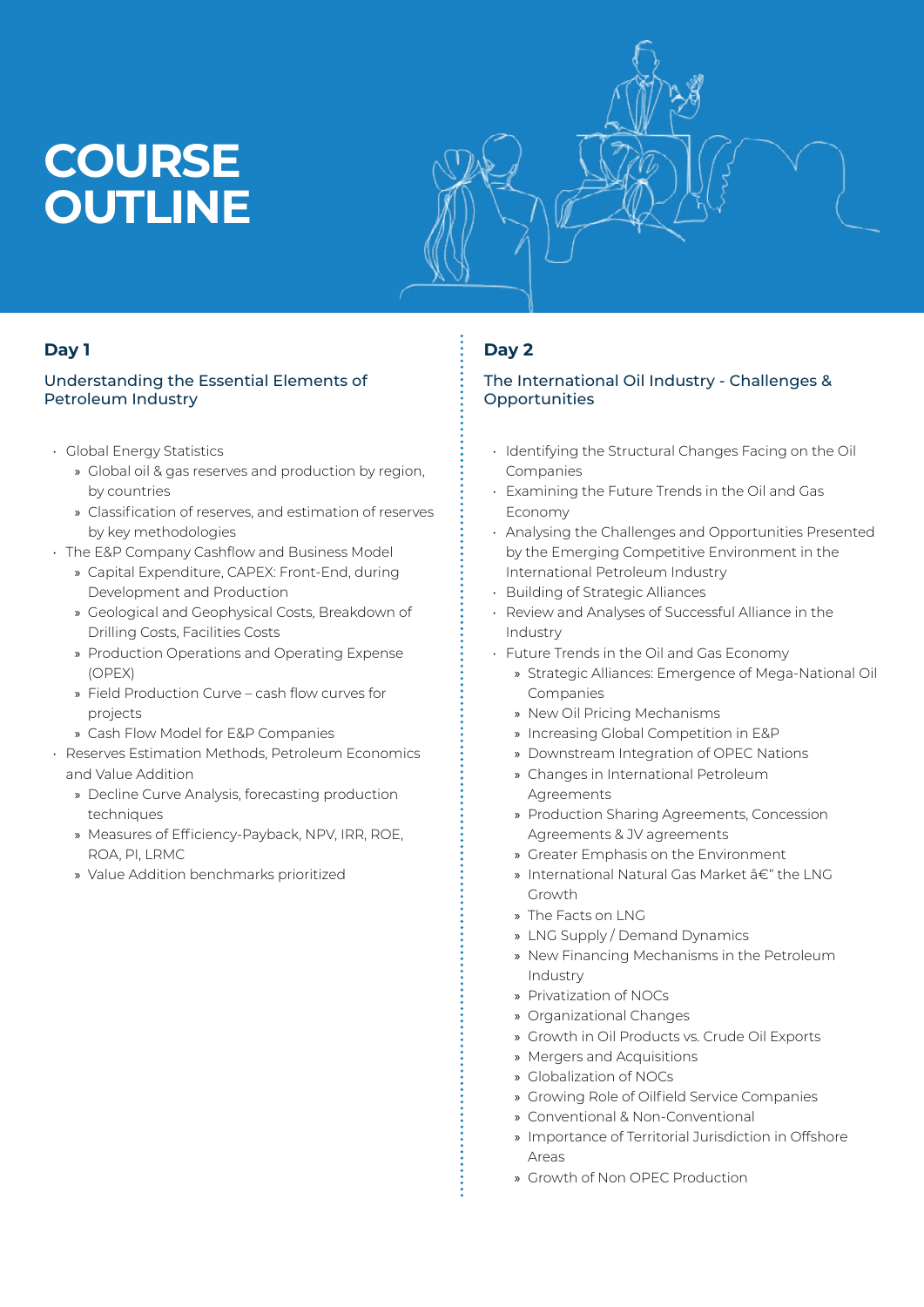# **COURSE OUTLINE**

### **Day 3**

#### The Corporate Structures, Strategic Alliances & Global Regulations

- Oil Companies Corporate Planning & Strategic Alliances
	- » Early Discoveries, IOCs, Mega national Oil Companies, their strengths
	- » Need for Collaboration between IOCs & NOCs
	- » New Management Techniques to Succeed in Competitive environment
	- » Oil Price Dynamics, Characteristics, and Issues
	- » Crude Oil Benchmarking
	- » Price Assessments, Price Reporting Agencies and their critical role
- Global Regulations
	- » International Natural Gas Trade and Pricing
	- » Impact of OPEC in the International Oil Economy
	- » OPEC: past, present & future role
	- » Role of Non-OPEC Oil Production

## **Day 4**

#### Petroleum Project Evaluation and Investment Decision-Making

- Fundamental Considerations in Petroleum Project Evaluation
- Fundamental Considerations in Investment Decisionmaking
- Project Evaluation methods and Decision-Making **Techniques**
- Impact of several Factors on Project Economics
- The concept of a Project's Optimum Economic Life
- Supply-Demand Concepts
- Global Supply Demand of Oil and the Sustainable Prices
- Treatment of Inflation in Project Evaluation
- Investment Decision-Making Exercises and Case Studies
- Crude Oil Production Dynamics – Global, Regional & OPEC Production Scenarios
- Crude Oil Price Dynamics
- Profitability Indicators for Oil & Gas Business
- Factors influencing a Project`s Economics Life Cycle
- Discounted Cash flow analysis: NPV, PVR, IRR, GROR
- Comparison and Investments Selection Criteria
- Weighted Average Cost of Capital as an Investment Criterion
- Impact of Inflation, Taxation & Leveraging on Petroleum Project Economics
- Depreciation Methods used in the Petroleum Industry
- Optimum Economic Life
- Leasing vs. Buying Decision

## **Day 5**

#### The Petroleum Industry Dynamics and the Art & Science of Economics

- Crude Oil Production Dynamics Global, Regional (North America, OECD, Russia, Far East Asia and China)
- OPEC Production Scenarios
- Crude Oil Price Dynamics
- Corporate Portfolio Management and Maximize Returns
- Risk & Uncertainty Analysis in Capital Investments
- Evaluate each Project Consistently
- Evaluate Projects by Risk-based Economics
- New Technologies
- Management Skills needed to raise the Bar
- Concluding Remarks